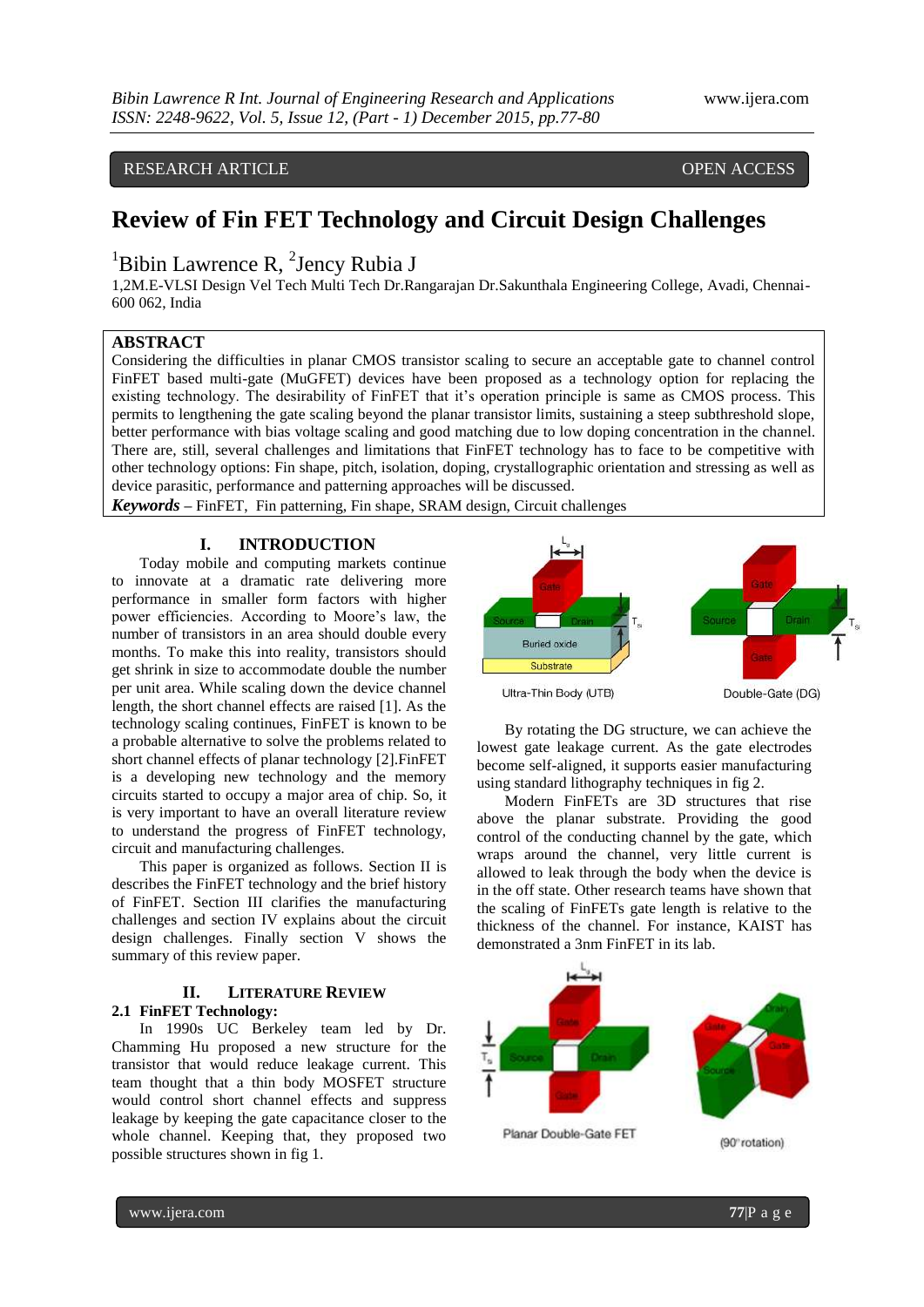

#### **2.2 History of FinFETs**

The research of multi-gate MOSFET happened about quarter century ago, in late 1980's. The first multi-gate transistor was that published by Hieda et al [3] in 1987. From that paper authors realized that fully depleted body of silicon based transistor helps to improve switching due to lessened body bias effect. Two years later, Hisamoto et al [4] demonstrated an ancestor of FinFET- first double gate transistor, in bulk silicon, called DELTA. First FinFET on SOI substrate was published a decade later [5]. SOI also enables horizontal gate-all-around (GAA) transistor [6] creating a precursor to silicon nanowire devices. Stacking more than one nanowire on top of each other demonstrated increased drive current capability for a given foot-print size of a transistor [7]. The first protest of FinFET circuit was a 4-stage inverter by Rainey et al in 2002 [8] and the earliest report of FinFET ring oscillator was published by Nowak et al [9]. FinFET SRAM cells have been reported in 2002 [10] and 20 MB SRAM array in 2004 [11].

#### **III. MANUFACTURING CHALLENGES**

Almost every aspect of device technology is affected by transitioning from planar to fin device architecture. Here, some of the key issues.

#### **3.1 Fin patterning**

In order to match or exceed effective width of a FinFET device, their fins needed to be very tall. Generally, formation of two fins per minimum pitch allows reasonable fin aspect ratio that meets or exceeds effective width of corresponding planar device. Lithographic patterning of such fins has several drawbacks:

Double patterning is required to halve the minimum pitch but it brings overlay error between two fin patterns. This error could lead to unwanted fin pitch variation that impacts down- stream processing. If the selected fin width (twice smaller than gate length) is below well controllable capabilities of optical lithography, resulting in poor fin width control. Line edge roughness (LER) of the

process leads to considerable local fin width variability (LWR).



Fig 3: Fin Width Variability

#### **3.2 Fin shape**

The first FinFET based high performance logic product - Intel's 22nm node microprocessor has been built with FinFET sidewalls sloping at about 8 degrees from vertical. Such shape has several practical reasons for manufacturability of this technology:

Fins with lower aspect ratio (height: width) are more robust mechanically thus less exposed to damage processing. Sloping sidewalls assure better fill of trenches between fins with fin isolation dielectric.

Etching gate spacer off fin sidewalls (if desired) is easier than for vertical fins. Gate etch, which in FinFETs requires much more easier. Sloping fin sidewall has a significant drawback – poor short channel control toward the bottom of the fin [12] fig Such fins would usually require additional doping to lessen this problem. Thus causing increased random dopant fluctuation. The drawback of sloping fin sidewalls will become more serious with scaling gate length and will need to migrate toward more vertical shape.



#### **2.3 Fin dimension variability**

Device's effective electrical width is directly related to fin height. Of the two, fin height variation generally more critical [13]. Hence, any fin height variation directly transfer to device width variation. Unlike in planar devices, where active area patterning variation affects only the narrowest of transistors, all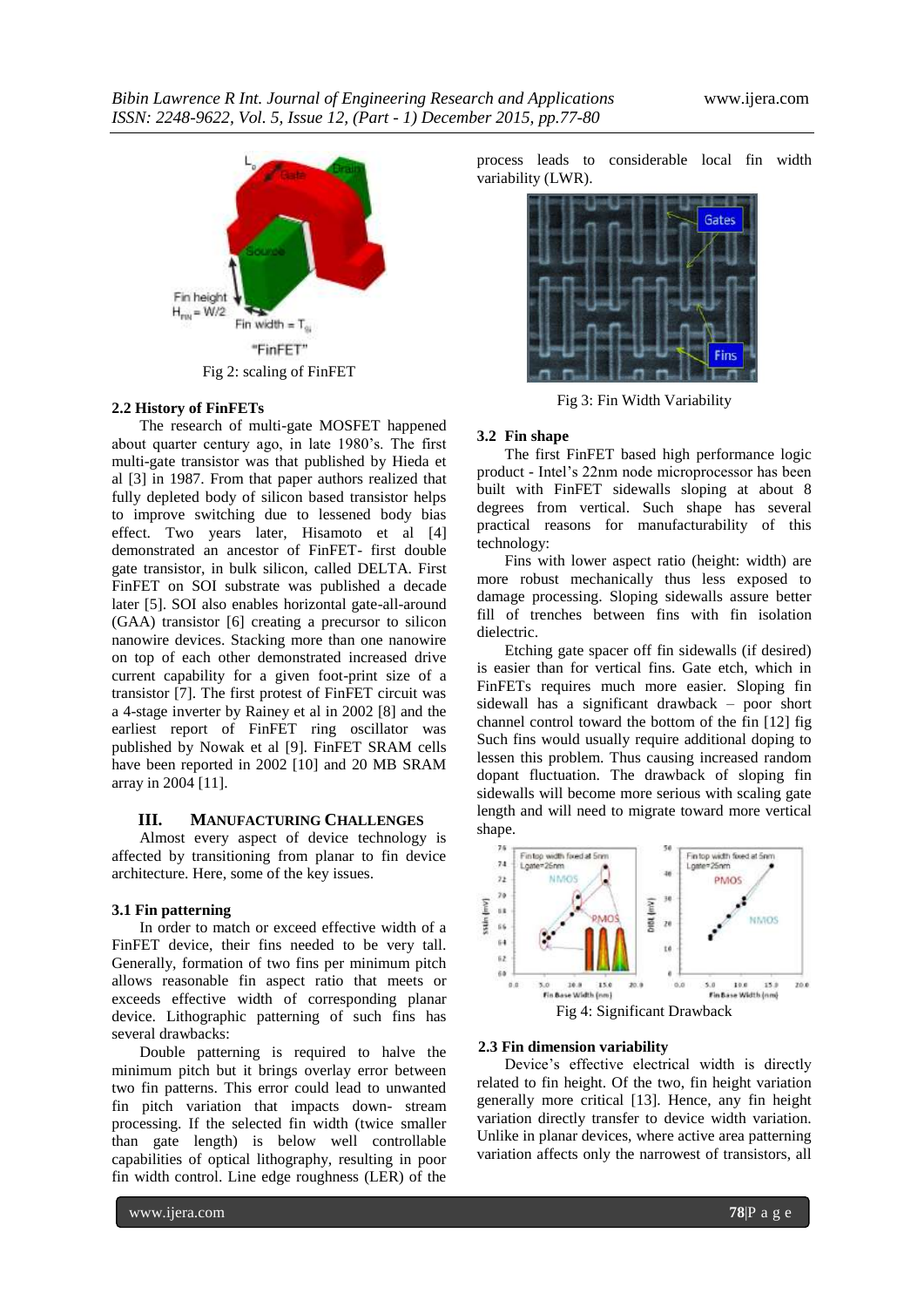fin-based devices suffer from the same percentage of device width error.

#### **3.4 Device doping**

Preferably, one would desire no doping in FinFET channel. However, some light doping is required to set alternative threshold voltages for better control of leakage current. Those doping are done by implantation. Source/drain doping requires high doses of dopant, thus increase series resistance. This caused implant damage in the fins that, due to fin's geometry. High temperature (300-400C) implants called plasma-based doping or monolayer doping methods deliver dopants with less damage to the fin. Alternatively, in-situ doped epitaxial material is deposited in source/drain area to deliver the dopant. This can be done with or without removal of the fin in source/drain area prior to epitaxial material.

#### **3.5 Stress for fins**

Stressing fins is generally less effective than in planar devices and further diminishes with gate pitch and fin size scaling. Application of stress from under the fin channel by lattice-mismatched epitaxial buffer material is more effective than source/drain stressors in scaled FinFETs [14].Single SRB solution for NMOS and PMOS FinFET is forecasted possible with SiGe SRB where Ge concentration is in midrange of about 40-50%. It provides tensile strain to Si fin for NMOS grown on top of it and compressive stress for SiGe with high concentration of Ge or a pure Ge fin grown for PMOS [15].

#### **3.6 Orientation of fins**

Nominal orientation of fins, along <110> direction on (100) wafers results in finfet current flowing on (110) sidewall surfaces. Hole mobility is sizably higher on (110) surface on (100) but difference decreases with increasing strain [16]. Electrons flow somewhat slower along (110) plane than on (100) in planar devices. However, in FinFETs, quantum confinement results in quite different behavior – electron mobility becomes comparable or better for (110) sidewall conduction than for (100) [17]. Growth of epitaxial material on (100) fin surfaces results in uniform thickness increase that might be desired in some situation than that of diamond-shaped structures grown on (110) walls.

#### **3.7 FinFET parasitic capacitance**

FinFET has inherently higher parasitic capacitance than planar device. It consists of gate-tofin capacitance between part of the gate above the fin and the top of the fin. This capacitance decreases with decreasing fin pitch and increasing fin height, per effective device width [18,19]. Bulk finfet junction capacitance between source/drain area and

device well/substrate could be several times smaller than in planar devices.

### **3.8 Reliability**

FinFET fully depleted operation provides lower transverse field in the device. This leads to improve NMOS reliability for dielectric breakdown (TDDB) as well for threshold voltage instability (PBTI) observed in transition from planar 32nm to FinFET based 22 nm technology node. PMOS reliability for both TDDB and NBTI appears unchanged for FinFETs [20].

#### **IV. CIRCUIT DESIGN CHALLENGES**

Converting planar device layouts to fins, faces the challenge of describing transistor widths in digital fashion. Generally, wide devices consist of large number of fins, so the effective width has to face redesign challenge. Narrow devices and particularly SRAM transistors will face major redesign. All FinFETs on the wafer will have the same height for ease of processing; however, the 3D FinFET offers another dimension in designing FinFET devices. Taller fins can deliver more effective device width than planar ones. This design knob can either deliver better layout density than planar device or increase amount of drive current per given foot print. As we mentioned, since we are using taller fins, parasitic capacitance reduced.

#### **4.1 SRAM**

The SRAM cells started to face challenges when device scaling started to take place. Again, planar technology eventually failed to meet the requirements with device scaling. The FinFET technology is one of the emerging techniques in this situation. There are many device approaches of FinFETs namely Tunnel FinFET (TFET), junction less FinFET, pseudo-spin FinFET. By using these device approaches in the SRAM cells, we can overcome the SCE in the SRAM. Supply voltage scaling is possible for TFET without increasing the static power consumption [21]. For SRAM circuit, it is recommended to use 8T/10T cell to achieve the desired read/write noise margin instead of 6T cell for TFETs. In [22], the authors demonstrated a FinFET based pseudo-spin transistor or pseudo-spin FinFETs (PS-FinFETs) and he investigated that is a non-volatile SRAM cell. Junction less FinFETs (JL FinFETs) experience less process complexity than inversion mode FinFETs (IM FinFETs). In [23], they reported that JL-FinFET exhibits better short channel characteristics and higher ON-OFF current ratio compared to IM FinFETs.

#### **4.2 FinFET Design Ecosystem**

Most of Electronic Design Automation (EDA) tools needs to be adapted for FinFET designs. This